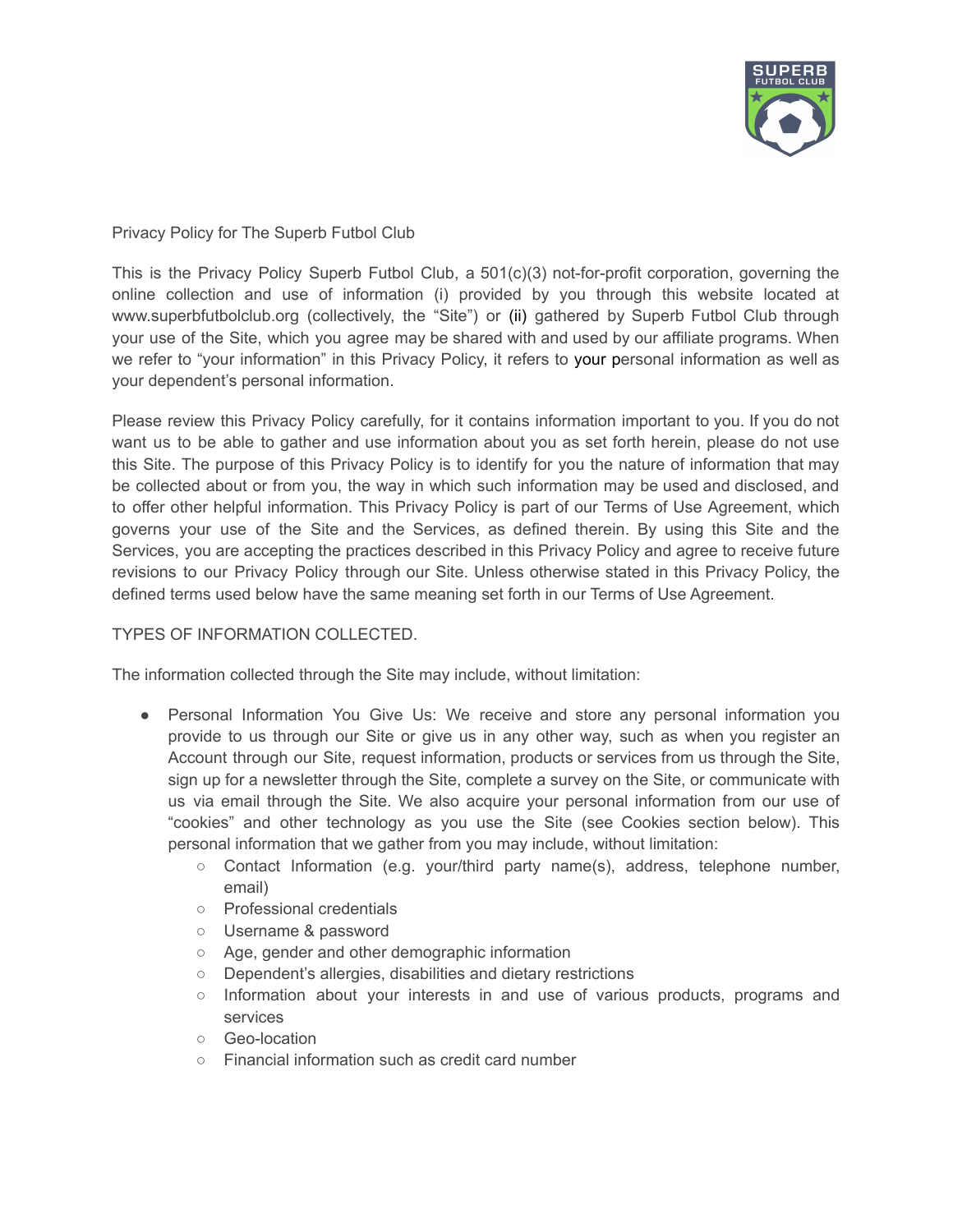

We use this information to enhance and customize services and features for you, to improve the Services we provide to you, and to communicate with you. Registering a profile or participation in surveys or contests is completely voluntary, therefore you have a choice whether or not to disclose this information. Where this information is required for participation, and you choose to participate you hereby give consent for the collection of personal information.

● Automatic Information Collection: We (and our service providers) may use management and analytic products and tools that we own or that are owned by a third-party to gather certain information about your use of the Site and Services. The products and tools may include cookies, beacons, JavaScript, and other technologies. From time to time, we (and our service providers) may also collect information such as the pages of the Site that you visit, your search keywords, your operating system version, IP address and type of browser you are using, or other such information. The information we collect enables us to run Site usage tools and create statistics about our Site. These statistics help us to better understand how our Site is being used and what we can do to make it more useful to visitors and users. We may also collect information about your computer or software to alert you of any technical or compatibility deficiencies that may disrupt your use of the Site or the Services offered through the Site.

Note that if you link from our Site for purposes of purchasing or using certain products or services, you will be traveling to other sites operated by other entities with different privacy policies, and the information you provide on those sites is not governed by this Privacy Policy. Please see the paragraph below entitled "Use Caution When Visiting Other Sites" for more information.

### USE OF INFORMATION PROVIDED.

A. Marketing Purposes. We may use this information, such as your name, address, telephone number, and/or email address, to contact you and send you information about us, our affiliates, and third party goods, services, and promotions in which we believe you may be interested. We may disclose your information to our agents and service providers who help us contact you for these purposes. In addition, we may disclose your information to our affiliates for their use in contacting you about products, services and promotions in which we believe you might be interested. All of the foregoing uses are referred to below as "Marketing Purposes." You have the opportunity to opt out of allowing us to use your information for these Marketing Purposes as explained below in the paragraph entitled "Opt Out".

B. To Comply With Your Requests and Orders. We may also use and disclose to others (such as our billing service providers, our fulfillment houses and shipping companies) your information, to the extent reasonably necessary, to provide you with the information, opportunities, goods or services you request, such as if you request information about a promotion, choose to enter a sweepstakes, order goods or services, or request information from us. For example, if you choose to receive information regarding a promotion offered by a third party, we may share your information, such as your name and email address with such third party offering the promotion. For another example, if you request information, or buy products or services through the Site, we may use and disclose this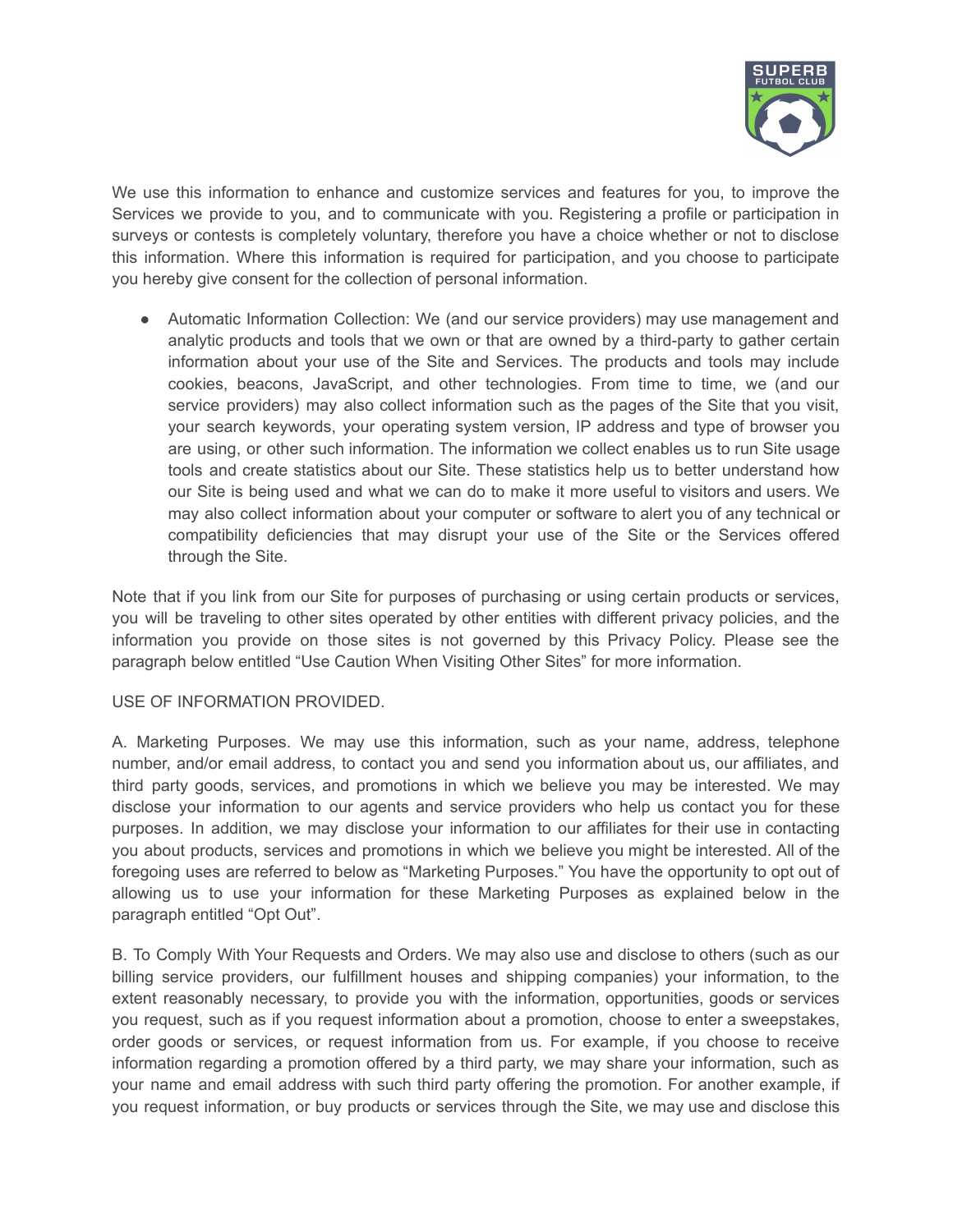

information to others so as to comply with your request (for example, to disclose your information, including your credit card information, to secure payment, by using your email or street address to send you the requested information, product or service, to disclose your email or street address to our mailing, fulfillment and shipping companies so that the requested information, product or service may be sent to you).

C. Data Aggregation. We may aggregate your information with the information of others so that you cannot reasonably be identified and we may use and disclose such statistical information for any purpose.

D. Site Analytics. We may use your information to help improve the operation of our Site, such as to diagnose problems with our server, to administer our Site, and to communicate with you with respect to your use of the Site, including, without limitation, to respond to emails from you.

E. Asset Sale. We may share your information with and transfer it and our rights in it to another entity acquiring all or substantially all of our assets, or the assets of our business units, or that merges with us, which entity would have the right to use and disclose your information as we did.

F. Legal Compliance. We may use and disclose information that we have gathered from you or that you have provided to us if: (i) we believe that any law or regulation requires us to do so, (ii) to respond to a subpoena or governmental request; (iii) we deem it advisable or necessary to protect our safety, rights or property, or that of our employees, agents, affiliates, customers, other users of this Site, or others; (iv) to respond to a possible violation of this Privacy Policy, our Terms of Use, any law or regulation; and/or (v) to enforce this Privacy Policy and/or our Terms of Use.

### SECURING YOUR INFORMATION.

We will use reasonable precautions to keep the information about you that we have gathered protected from unauthorized use or access. For your safety and security on the Site, we may use security tools and functionality such as encryption, flash objects, firewalls, Passwords, or other security features. However, your external email communications with us are not protected by any digital security, and you should assume that such communications are visible by third-parties. No transmission of data over the Internet or method of electronic storage is secure. Therefore, we cannot guarantee its absolute security. If you have any questions about security on the Site, you can contact us at info@superbfutbolclub.org.

### USE CAUTION WHEN VISITING OTHER SITES.

Our Site may from time to time include links to other Sites operated by other entities. Each of those links takes you to a Site operated by another entity. Those Sites may have different privacy policies. When traveling to other Sites, please take the time to check the applicable privacy policy of that Site before you submit any personal information. Such policies are usually posted on the Site or available through clearly posted links. We are not responsible for the privacy policies of or activities on such other Sites.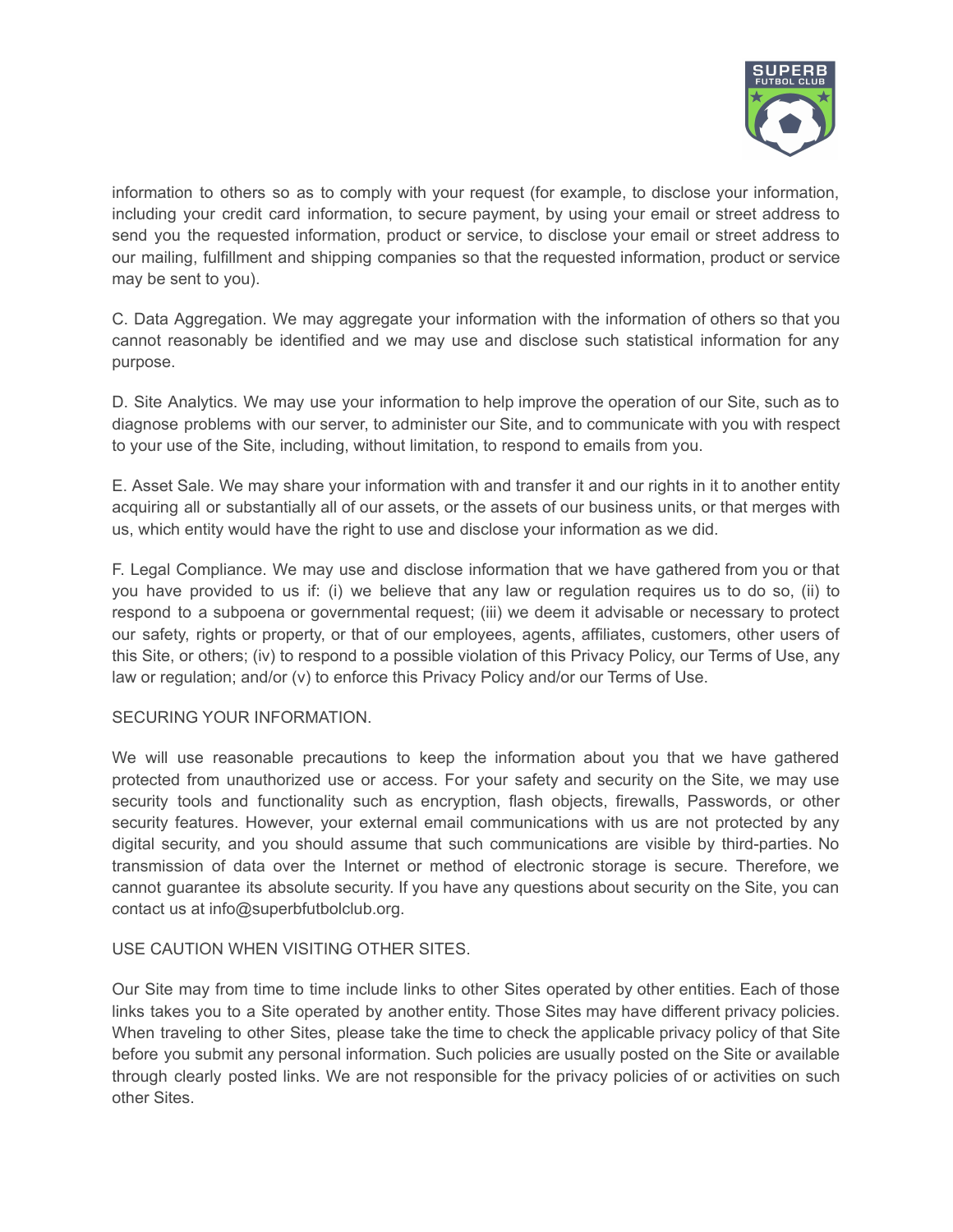

## COOKIES.

"Cookies" is a technology that stores useful information about you and your computer that enables our Site to remember you when you return. We can only read cookies from our Site. You can change your privacy preferences regarding the use of cookies and similar technologies through your browser. You may set your browser to accept all cookies, block certain cookies, require your consent before a cookie is placed in your browser, or block all cookies. Blocking all cookies will affect your online experience and may prevent you from enjoying the full features offered on the Site and our Services may become unavailable or nonfunctional. Please consult the "Help" section of your browser for more information.

### DO NOT TRACK.

We do not respond to Do Not Track signals at this time. However, in respect of our users' right to privacy, we provide the option to block cookies as outlined above.

THIS SITE IS NOT FOR CHILDREN UNDER 13 YEARS OLD.

This Site is not directed to children under the age of 13 and children under the age of 13 should not provide their information through this Site. We will not knowingly collect personally identifiable information from anyone under 13. Parents or guardians shall be the only individuals permitted to submit personally identifiable information about their children under 13 through the Site. Additionally, children 13 years old or older should not provide their information to us through this Site except under the supervision and with the permission of their parent or guardian.

ACCESS TO AND CORRECTION OF PERSONAL INFORMATION MAINTAINED ABOUT YOU/ABILITY TO OPT OUT OF FURTHER CONTACTS.

A. Access. In the event you wish to determine the nature of the information we have collected from or about you, please contact us by sending an email to: info@superbfutbolclub.org. Please include your full name, your address, email address, telephone number, and explain the nature of your request. Your request can be as simple as "Please provide me with a summary of the information you have collected from or about me."

B. Updates and Corrections. In addition, if you have corrections or updates to the information we are maintaining about you (your address for example), please help us keep your information accurate by contacting us via email at info@superbfutbolclub.org and provide us with the corrected information. Please include the information that you are updating or correcting (both old and new) so that we can more easily locate your record and update or correct it properly. Also include a telephone number and email address where we can reach you if we have further questions.

C. Opt Out, Deletion or Transfer. In the event that you do not wish us to use and/or disclose your information for Marketing Purposes (as described above), please send us an email at info@superbfutbolclub.org and notify us of your request. You can state "Please do not use my